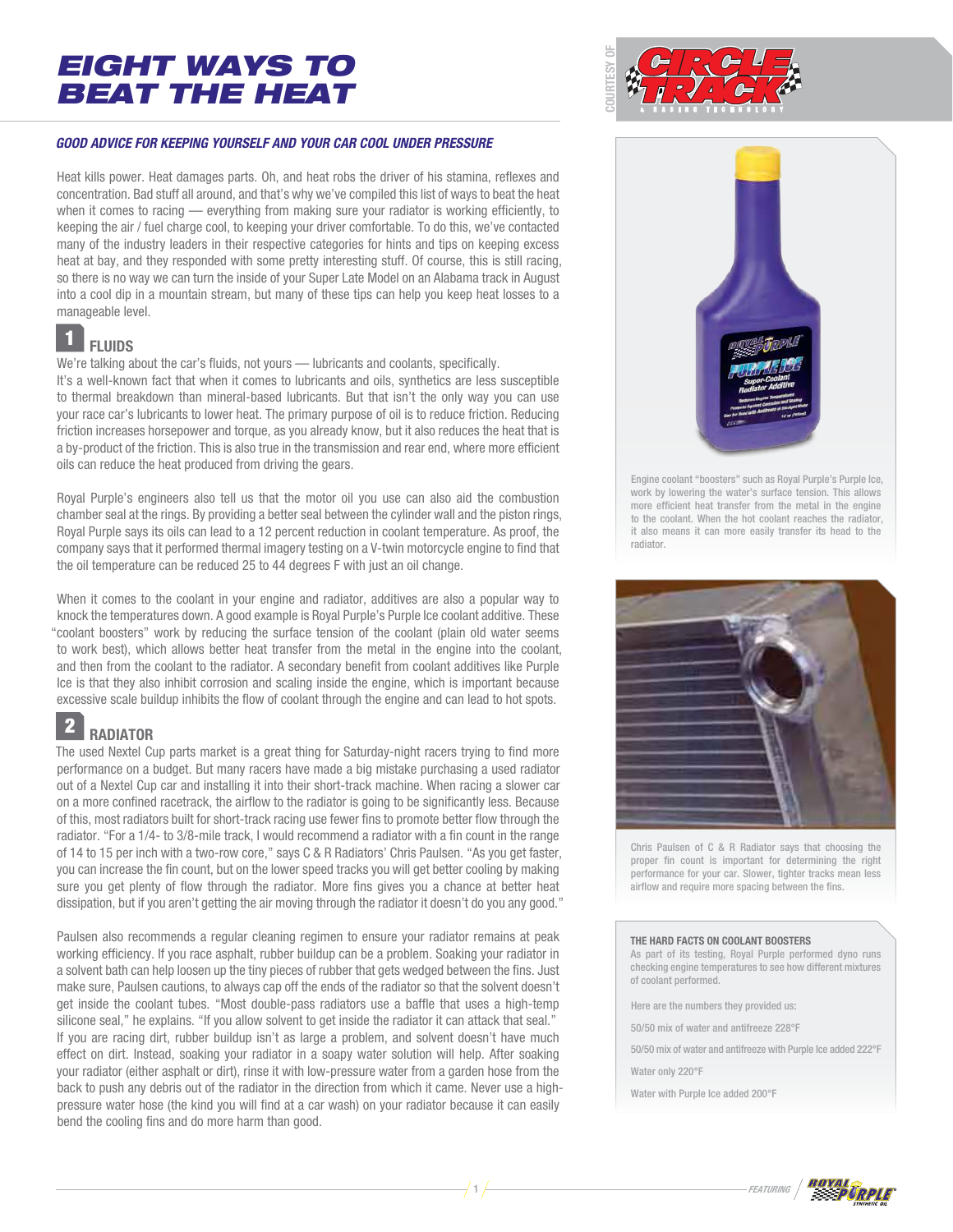Finally, Paulsen says that radiator stop leak products are a racer's worst enemy. "That stuff uses a ceramic that coagulates when it makes contact with air to plug any leaks. But racers are always draining their radiators to either pull it or the engine. As soon as that happens and you get air in the system, all the stop leak inside the radiator hardens and creates a ceramic insulator inside all the cooling tubes."

#### **COATINGS** 3

In just a few years, coatings have gone from something many racers considered to be little better than snake oil into a tool that's used just about everywhere on a race car. Coatings are widely thought of as a way to reduce friction, but other blends are great at controlling heat. The trick, according to Tech Line Coatings' Leonard Warren, is to understand what you want to do with the heat your race car produces. Coatings, known as thermal dispersants, can be used to help hot parts on the car radiate heat more efficiently. Tech Line sells coatings designed to be applied to radiators, oil pans, brake calipers and just about anything else you can think of to help them stay cooler. "We have seen thermal dispersants improve the thermal transfer efficiency of a radiator by 20 percent," he says. "I've applied it to an alternator and watched it drop 30 degrees of operating temperature the next time it was installed on the same engine."

Thermal barriers are an insulator and do the opposite. They can be applied to headers to keep the heat inside the tube and keep the engine compartment cooler. You can also mix and match the two. On an intake manifold, for example, Warren recommends applying a thermal barrier to the base and cylinder head flange to keep heat from radiating from the engine into the manifold. Then, apply a thermal dispersant to the top and under the runners if you are racing an air-gap manifold to help radiate any heat that the manifold does absorb. This can help keep the incoming air / fuel charge significantly cooler.

Coatings have also become incredibly durable. Warren says one of the areas to apply an engine coating can be inside the combustion chamber. A thermal barrier on the chamber roof and piston floor traps heat inside the negative space of the combustion chamber. "Many people think a coating inside the combustion chamber will make the metal hotter, but it does the opposite," he explains. "It keeps the metal from absorbing the heat from combustion and instead makes the cylinder firing more efficient. Instead of being absorbed into the cylinder head or engine block, the heat is used to produce more force pushing the piston down and then goes out the exhaust port."

#### **THERMAL BARRIERS** 4

Like coatings, thermal barriers are used just about anywhere and everywhere on a car. Thermal barriers come in many forms, but all are for the same purpose: keeping heat from traveling through that area. Sometimes it is to contain heat within a small area (header tubes). Sometimes it is to protect a cooler area from being warmed by a radiant heat source (the driver's compartment).

Design Engineering produces several products designed to keep the heat produced by your race car where you want it and away from the places you don't. One of the most interesting products is what Design Engineering calls its Protect-A-Boot. These are insulated sleeves designed to protect the spark plugs' connectors. These are extremely close to the exhaust headers and if the rubber boots melt or burn in spots, it can cause engine misfires.

The company also produces insulating mats that work well at keeping radiant engine heat from invading the driver's compartment. Design Engineering's Floor and Tunnel Shield is lightweight and just 3/16-inch thick but can withstand 1,170 degrees of direct, continuous heat while reflecting almost 90 percent of that heat. When applied to the firewall and floorboard where necessary, this can make a big difference in terms of driver comfort — and safety. After all, air blowing on your driver from a NACA duct can only do so much good when the bottom of his aluminum seat is cooking his backside like a frying pan.



#### **STAINLESS STEEL = COOL?**

Leonard Warren gave us a neat tip when it comes to heat control and the air / fuel charge. It doesn't have anything to do with coatings, but it was simply too good not to pass along.

"One thing many racers don't think about is to use stainless steel fasteners and insulated washers to connect everything between the carburetor and cylinder head," he says. "Stainless steel doesn't transfer heat very well, but carbon steel does. You can insulate everything, but if you use regular carbon steel bolts, the heat will just travel down those like a wick. I know one company that did a test with all different types of carburetor spacers. They found that nothing provided much insulation until they switched out the bolts holding down the carburetor and spacer with stainless steel bolts. If you are using a phenolic spacer but not getting the improvement you expected, it's probably because the heat from the engine is just traveling right up the bolts, past that phenolic spacer and heating up the fuel right in the carburetor. Switching to stainless fasteners will make your phenolic spacer a lot more effective."



In many cases, when it comes to stock car racing, coating a set of exhaust headers is preferable to wrapping them. But there are times when you require more insulation in specific areas — such as when the header runs right beside the starter. For those occasions, header sleeves work well.



Design Engineering produces these sleeves designed specifically to protect the spark plug boots from heat damage, which can cause misfires.

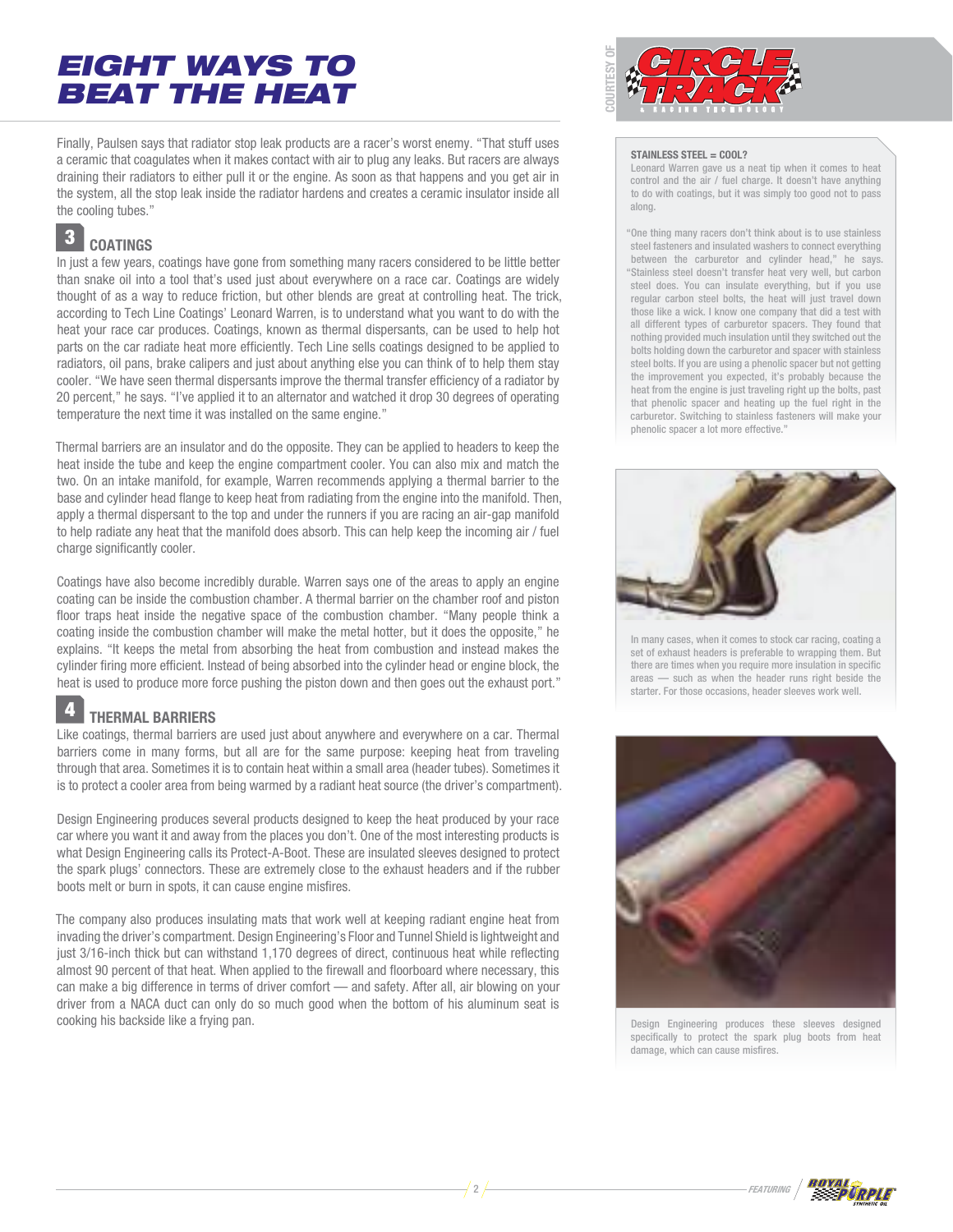

#### **RADIATOR FANS** 5

Flex-a-lite is one of the leading manufacturers of automotive cooling fans of all types. When it comes to radiator fans to assist cooling, the company produces electric fans, clutch fans and fans designed to be mounted solidly to the water pump so we asked Lisa Chissus what works best for racing.

The answer, as you might expect, is to go with the electric fan whenever possible. Electric fans are powered by their own motor so they don't rob power from the engine, and dyno testing has proven that an electric fan can save you 25 hp versus an OE clutch fan. Fan clutches should never be used in racing because they only eat horsepower. If you find that you need the extra pulling power of a mechanical fan mounted to the water pump. Flex-a-lite produces flexible fans that essentially "flatten" out at high rpm and pull less power. They also pull less air, but if you have correctly built your radiator box the incoming air should be strong enough to provide adequate cooling by itself.

Whether you decide to use an electric or mechanical fan, Chissus strongly recommends using a fan shroud of some type. Air always follows the path of least resistance, she says, so if you do not use a shroud, the fan will simply pull air from inside the engine compartment and largely bypass the radiator. A shroud seals off the area between the fan and the radiator forcing the air pulled by the fan to come through the radiator. Shrouds should be designed to cover at least 70 percent of the radiator's surface area.

#### **OIL COOLERS** 6

Since most Saturday-night racers are less than 100 laps on tracks that are 5/8-mile or less, many racers believe they don't need transmission and rear-end oil coolers. Granted, it is critical to run a rear-end oil cooler if you are running a Nextel Cup race at Atlanta, but your Late Model may be helped by one too.

The friction created by gears meshing in the rear-end produces extreme localized heating. This heat is right between the gear teeth, so shooting an infrared temperature gun on the housing can be misleading. A simple, belt-driven oil pump and a small oil cooler can make a world of difference. Keeping the temperature under control keeps the friction created between the ring and pinion gears from robbing as much power and also improves the reliability of the locker springs. By pumping the oil, you can also direct the cooled oil directly onto the ring gear as it re-enters the rear-end housing. This provides much better cooling and lubrication than relying on the ring gear to splash into a pool of oil at the bottom of the housing.

Manufacturers such as B & M Racing Performance produce high performance oil coolers that not only provide good heat transfer from the oil to air with minimum size and weight, they are also very resilient in order to stand up to the abuses of racing. B & M produces a stacked-plate cooler, which you can literally stand on without damaging, and a cooler with an integral fan for providing extra cooling power when needed.



 Electric fans are normally more efficient than mechanical radiator fans because they use their own motor and don't pull power from the engine.



Whether you are using a mechanical fan or electric, a shroud will greatly increase its efficiency in terms of how much air it actually pulls through the radiator core. This Flex-a-lite electric fan comes with a built-in shroud — just make sure it covers at least 70 percent of the radiator's surface area.



B B & M Racing Performance produces stacked plate oil coolers (left) that are designed to be both lightweight and virtually indestructible — perfect for racing. In applications where getting enough airflow is a problem, it also produces cooler air with integrated fans.